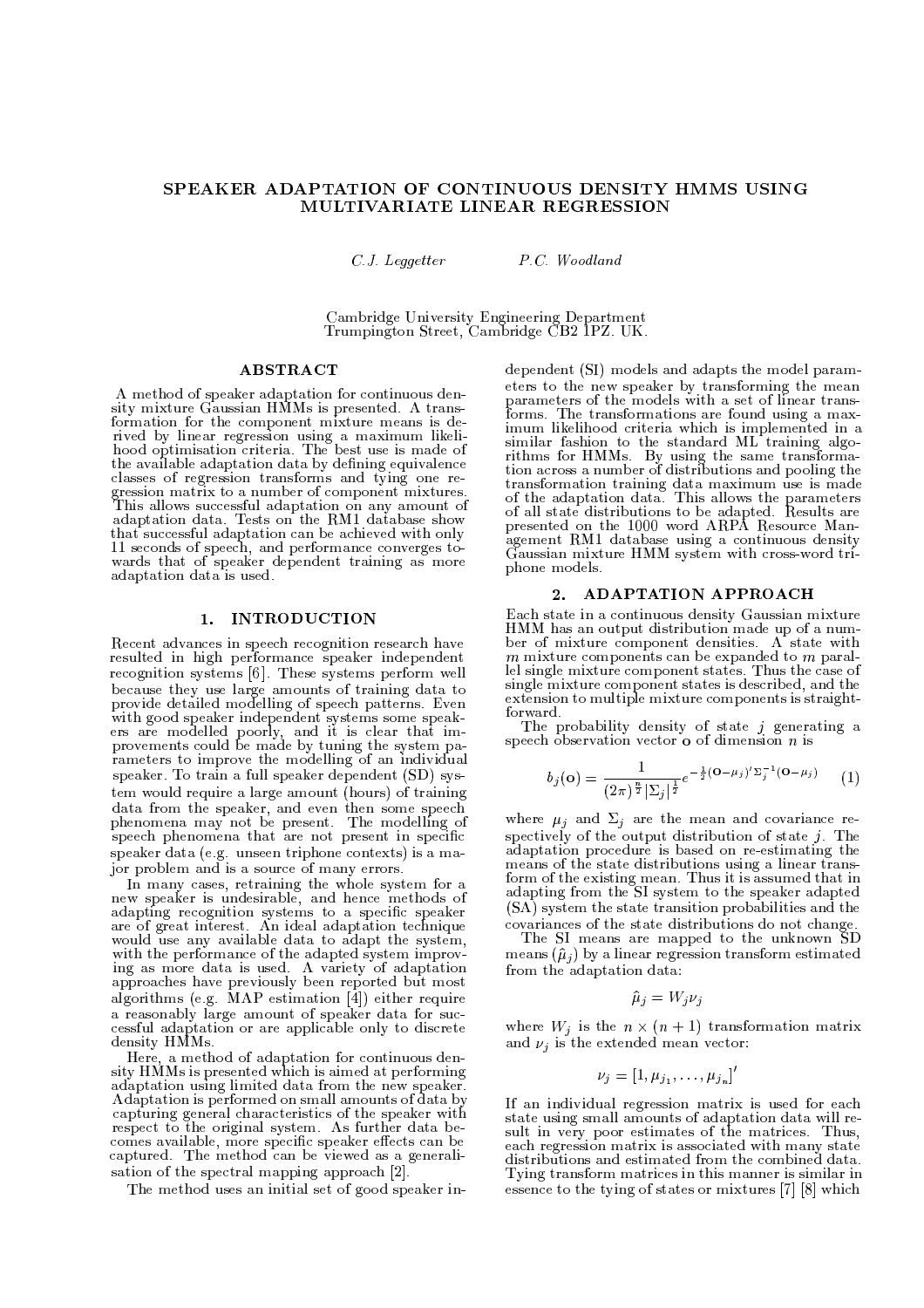makes parameter estimates more robust. The process of tying many state distributions to one transform averages the transforms required for each component mean and produce a general transformation<br>for all the tied components. This captures the general speaker characteristics for that class of sounds, and by tying the matrices in a manner such that distributions requiring similar transforms are associated with the same matrix, the regression transform can be effective even for states which are not seen in the adaptation data.

With complete tying, a single global regression matrix is used and associated with all distributions. At the opposite extreme, if a separate transform is used for each distribution in the system it can be shown that this is equivalent to performing a complete re-<br>estimation of the model means using the adaptation data. In this case the problem of adapting the unseen distributions is not solved, and the best estimates for such parameters are from the SI system. Thus a compromise between the two extremes must be found such that the means of all distributions can be adapted well given the amount of adaptation data available.

#### $3<sub>1</sub>$ **REGRESSION TRANSFORM**

The regression transformation is estimated using a maximum likelihood optimisation criteria which is consistent with standard HMM training methods.

Using the transform  $W_i$  for state j and again considering the case of a single Gaussian mixture component per state, the density function of state  $j$  in the adapted system is:

$$
b_j(o) = \frac{1}{(2\pi)^{\frac{n}{2}} |\Sigma_j|^{\frac{1}{2}}} e^{-\frac{1}{2} (\mathbf{O} - W_j \nu_j)' \Sigma_j^{-1} (\mathbf{O} - W_j \nu_j)}
$$
(2)

Given a set of adaptation speech data  $O$  consisting of T observation vectors  $(O = o_1 \dots o_T)$  a maximum likelihood estimate of  $W_j$  can be found by iteratively maximising an auxiliary function  $Q(\lambda, \lambda)$  [3].

$$
Q(\lambda, \bar{\lambda}) = \sum_{\theta \in \Theta} f(O, \theta | \lambda) \log(f(O, \theta | \bar{\lambda})) \qquad (3)
$$

where  $\lambda$  represents the current parameter set,  $\lambda$ is the adapted parameter set, and  $f(O, \theta | \lambda)$  is the likelihood of generating O using the state sequence  $\theta(\theta = \theta_1 \dots \theta_T)$  and the parameters  $\lambda$ .  $\Theta$  is the set of all possible state sequences of length T.

Defining  $\gamma_i(t)$  as the probability of occupying state j at time  $\bar{t}$  while generating O using the current parameter set

$$
\gamma_j(t) = \frac{\sum_{\theta \in \Theta} f(O, \theta_t = j | \lambda)}{\sum_{\theta \in \Theta} f(O, \theta | \lambda)}
$$
(4)

maximising  $Q(\lambda, \overline{\lambda})$  leads to the condition:

$$
\sum_{t=1}^{T} \gamma_j(t) \Sigma_j \mathbf{o}_t \nu_j' = \sum_{t=1}^{T} \gamma_j(t) \Sigma_j W_j \nu_j \nu_j' \tag{5}
$$

If the transform  $W_i$  is shared by R states  $\{j_1, j_2 \ldots j_R\}$  the data for these states is combined and the condition becomes:

$$
\sum_{t=1}^{T} \sum_{r=1}^{R} \gamma_{j_r}(t) \Sigma_{j_r}^{-1} \mathbf{o}_t \nu'_{j_r} = \sum_{t=1}^{T} \sum_{r=1}^{R} \gamma_{j_r}(t) \Sigma_{j_r}^{-1} W_j \nu_{j_r} \nu'_{j_r}
$$
(6)

Assuming that all covariances are diagonal leads to a column by column estimation of  $W_i$ :

$$
\mathbf{w}_i = G_i^{-1} \mathbf{z}_i \tag{7}
$$

where  $z_i$  is the  $i^{th}$  column of the matrix Z produced by the left hand side of equation  $(6)$ :

$$
Z = \sum_{t=1}^{T} \sum_{r=1}^{R} \gamma_{j_r}(t) \Sigma_{j_r}^{-1} \mathbf{o}_t \nu'_{j_r}
$$
 (8)

and  $G_i$  is the sum over all tied mixture components of the outer product of the mean vectors scaled by the variance:  $\mathbf{r}$ 

$$
G_i = \sum_{r=1}^{R} c_{ii}^{(r)} \nu_{j_r} \nu'_{j_r}
$$
 (9)

with  $c_{ii}^{(r)}$  being the  $i^{th}$  diagonal element of the  $r^{th}$ tied state mixture component covariance scaled by the total state occupation probability:

$$
C^{(r)} = \sum_{t=1}^{T} \gamma_{j_r}(t) \Sigma_{j_r}^{-1}
$$
 (10)

A full derivation of this result is given in [5].

If exactly one state is occupied at each time frame and the covariances of all states tied to the same regression matrix are equal the regression matrix can be shown to be the least squares estimate [2]. If each state has a separate regression matrix the adaptation results in a Baum-Welch re-estimation of the means using the adaptation data as training data [1].

For the extension to mixture densities  $\gamma$  is the mixture component occupation probability.

Assuming the model sequence is known (i.e. the adaptation speech is labelled) the probabilities  $\gamma_{i_r}(t)$ can be computed using a forward-backward align-<br>ment of the speech data. Thus all the necessary statistics can be gathered and the transform calculated.

# 4. EXPERIMENTAL SETUP

The ARPA Resource Management RM1 database The ARTA Resource Management RMT database<br>was used to evaluate the speaker adaptation method.<br>All speech was coded into frames consisting of a 39<br>component vector containing 12 MFCCs and normalised energy, plus first and second time derivatives.

A set of speaker independent models was trained A set of speaker independent filodels was trained<br>on the speaker independent SI-109 portion of the<br>database, using standard Baum-Welch maximum<br>likelihood estimation. The model set consisted of tied state cross-word triphone models using a total of 1778 states, with 6 mixture components per state, plus a phrase initial silence model with 12 mixtures for each of 3 states. This system gives a  $2.5\%$  word error rate on the RM Feb'91 SI test set [8].

The speaker dependent portion of the database,<br>consisting of data from 12 speakers, was used to evaluate the adaptation method. Adaptation data for each speaker was drawn from the training portion,<br>and the adapted models tested on the 100 utterances in the test set using the standard word-pair grammar (perplexity 60). The average length of an utterance

is 3.4 seconds.<br>The adaptation statistics were gathered using a<br>forward-backward algorithm and computed as de-<br>scribed in section 3. Only one iteration of the adaptation procedure was performed in all cases since the preliminary experiments showed that the state alignment in successive iterations was very similar.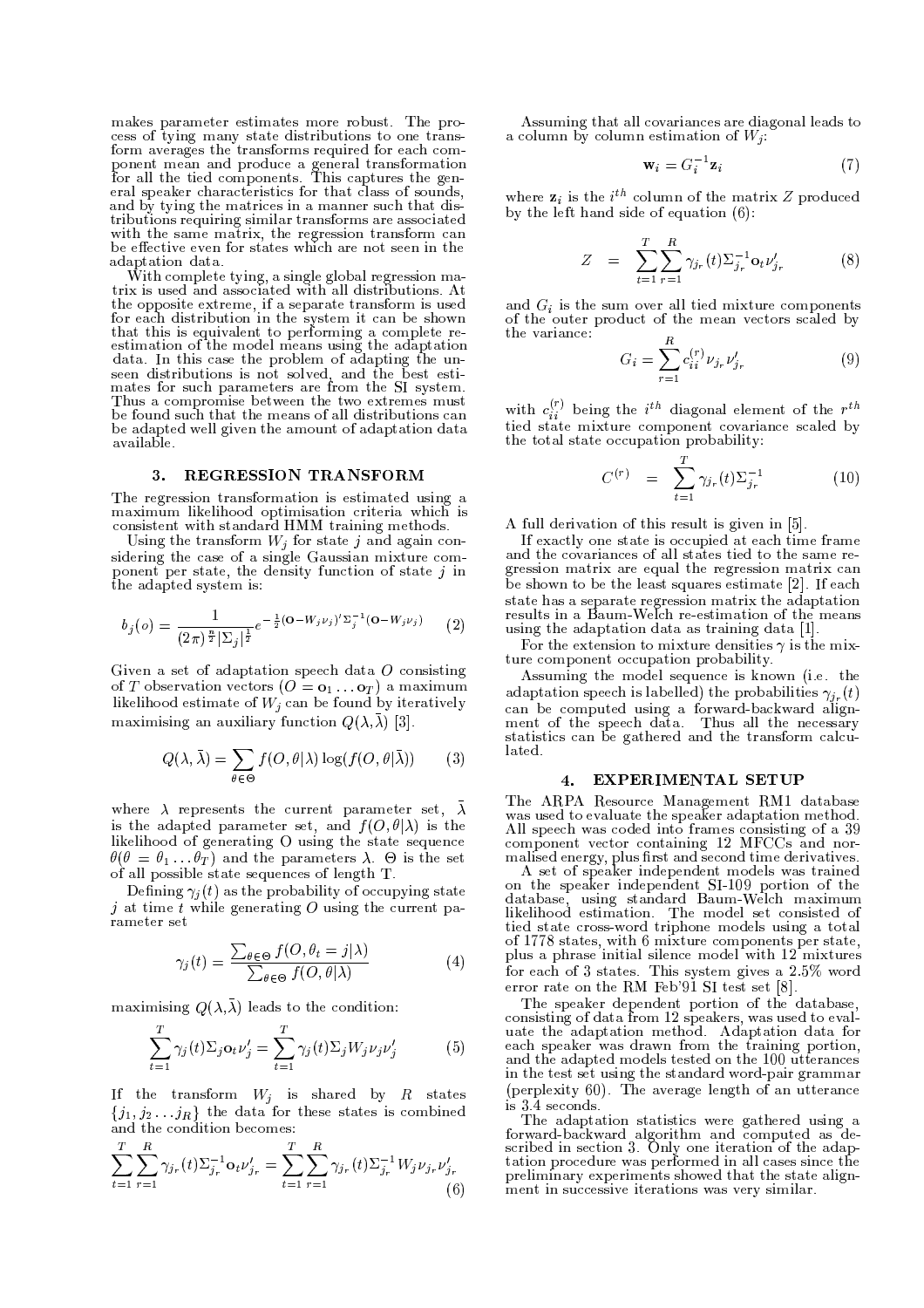#### **EQUIVALENCE CLASSES** 5.

The regression equivalence classes for tying transforms were defined by using a between mixture component distance measure to place similar components into the same regression class. The assumption is that all components representing similar acoustic characteristics in the SI models should be adapted in the same manner for the new speaker.

The number of regression transforms is small in comparison to the large number of mixture compocomparations making the class allocations very broad. The experiments reported here investigate the variation of performance while changing the number of classes.

In the case of a global class all mixture components are tied to a single regression matrix. Further classes are obtained by clustering mixture components using<br>a distance measure based on the overall class covariance when all mixture components are combined into a single distribution.

In the equivalence class definitions all components relating to states in the silence model were omitted. This is so that any phrase initial/phrase final silence does not dominate the transform calculations.

#### **BASELINE SI/SD RESULTS** 6.

To give an idea of the comparative performance of SI model performance, and that achievable using a full speaker dependent (SD) system, a set of pseudo-SD models was trained for each speaker using all 600 SD training utterances in a Baum-Welch re-estimation using the SI models as seed models. The models are pseudo SD-models since the initial set-up and<br>the state-clustering were based on the SI models.<br>The small amount of training data available for each speaker leads to data insufficiency problems and tai-<br>loring the clustering to the available data may improve recognition rates.

The average word error rate over all speakers using the SI models was 4.3% while the SD models gave an average of 1.8% word error. Thus the error rate of the SI system is on average about 2.4 times that of the<br>SI system. The speakers which perform particularly<br>poorly using the SI models show a dramatic improvement using the SD models (e.g. for speaker rkm0\_5 the SI error rate of 8.3% is reduced to 2.8% with the SD models). These results are used as a guide to judge the effectiveness of the adaptation method.

#### 7. SUPERVISED ADAPTATION

A series of experiments first investigated adaptation using different amounts of data. The adaptation was performed in a static supervised mode using correctly labelled data with adaptation completed before any recognition tests were performed.

Initial tests used a global transform, where all mixture components (except those for silence) were tied to a single regression matrix.

Figure 1 shows the effect of adaptation on a small amount of data using the global transform. It can be seen that using as few as 3 utterances for adaptation results in an improvement over the SI models. Once this improvement is obtained, adding more adaptation data has a limited effect. With fewer than 3 utterances only a few mixture components are seen in the data and the estimation of the transform is weighted towards these components, resulting in poor transformation of the large number of unseen mixture components. As more data is added more varied mixture components are seen and the effect of dominant mixture components is reduced.

The effect of adaptation on the speakers recognised poorly by the SI system is the most significant (see Table 1). Adaptation on only 1 or 2 utterances has



Figure 1. Adaptation on small amounts of data - global transform (average word error rate for all 12 speakers)

a detrimental effect, but using 15 adaptation utterances the error rate is significantly reduced over that<br>of the SI system. On the better speakers the adaptation has a much smaller effect.

| Speaker                       |         | Num. |     |     |        |
|-------------------------------|---------|------|-----|-----|--------|
|                               | SІ      |      | h   | 15  | SD     |
| bef0_3                        | 3.2     | 83   | 2.9 | 2.7 | 23     |
| cmr0.2                        | 7.4     | 19.7 | 62  | 4.8 | 16     |
| $\text{das}$ $\overline{1}$ 2 | 1.8     | 2.5  | 16  | 1.8 | 0.9    |
| dms0 4                        | 3.2     | 4.0  | 2.7 | 26  | 1.0    |
| dtb0-3                        | 33      | 7.4  | 2.8 | 2.4 | 1.2    |
| dtd0-5                        | 4.6     | 5.8  | 43  | 4.0 | $2\,3$ |
| $ers0-7$                      | 3.5     | 13.7 | 33  | 3.5 | 26     |
| hxs() 6                       | 6.5     | 12.8 | 43  | 3.2 | 1.5    |
| $iws0_4$                      | 4.5     | 79   | 4.1 | 33  | 1.8    |
| $pgh0_l$                      | 2.6     | 5.7  | 26  | 2.5 | 2.1    |
| rkm0-5                        | 83      | 24.8 | 7.6 | 5.5 | 26     |
| tab0 7                        | $2.2\,$ | 3.1  | 2.6 | 2.2 | 1.8    |
| $\operatorname{Average}$      | 43      | 9.2  | 38  | 3.2 | 1.8    |

Table 1. Supervised adaptation performance for individual speakers - global transform (% word error rate)

Using more data clearly requires more specific transforms to gain maximum information from the<br>data. Figure 2 shows the adaptation performance using different numbers of classes when using 40 utterances for adaptation. The performance using a global



Figure 2. Effect of Number of Regression Classes using 40 utterances for adaptation (average % word error)

matrix is similar to that obtained using only a small<br>number of utterances. Using more classes results in reduced error rates until a performance threshold is reached when 15 classes are used. After this threshold it appears that the amount of data assigned to